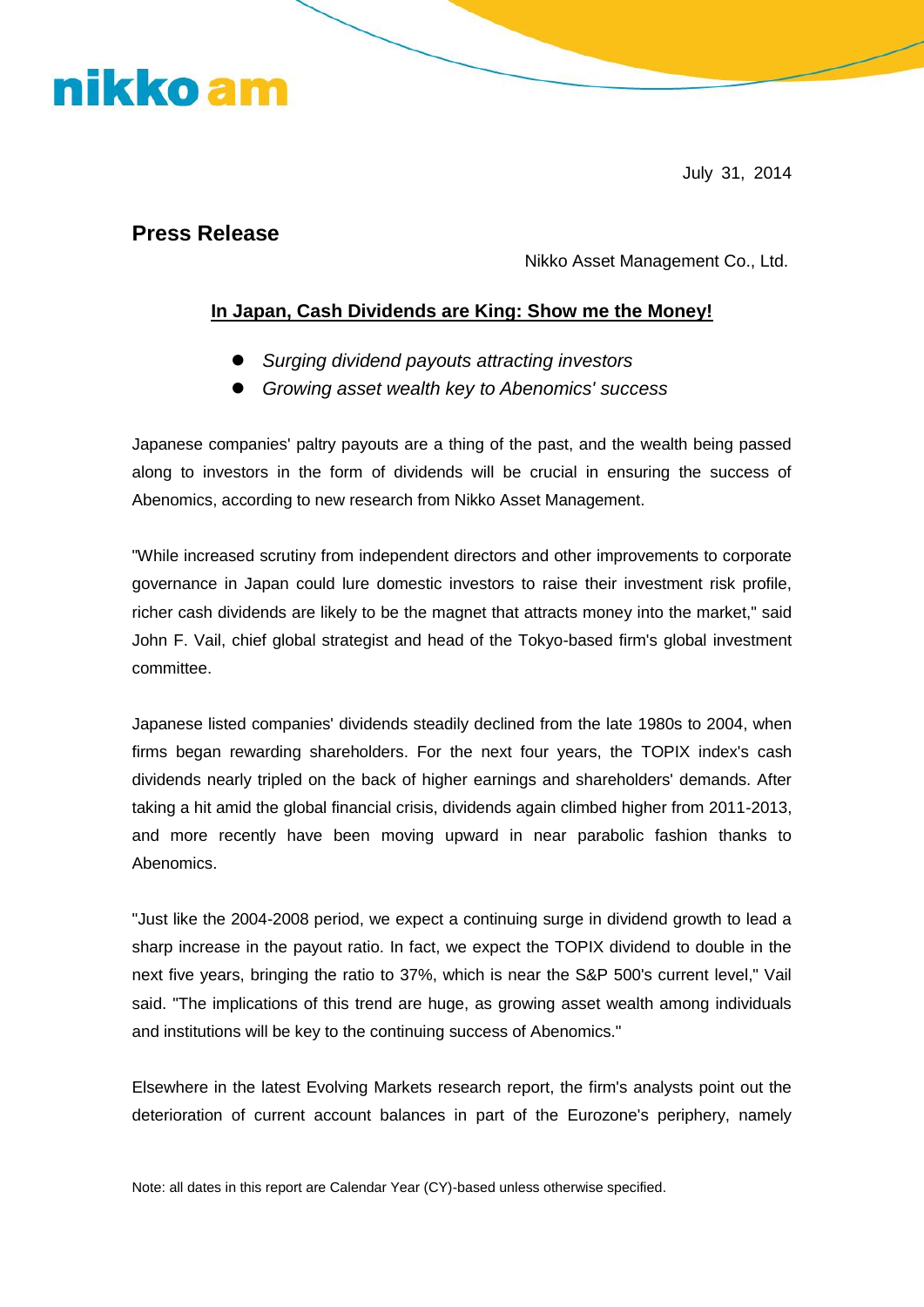# nikko am

Greece, Italy, Ireland, Portugal and Spain, and the possibility of large current-account deficits reappearing.

"If deficits start to grow and bond yields climb, confidence in other Eurozone countries would be affected," Vail commented. "In particular, hedge funds investing in peripheral debt could trim their risk appetite, similar to the 'convergence trade' that was associated with the Long Term Capital Management tumult in the late 1990s."

Looking at macroeconomic statistics, Nikko Asset Management's analysts believe China-Korea trade figures reveal a slowdown in the Chinese economy. Because Korean exports are primarily consumer goods, industrial components and capital goods, the recent soft bilateral trade figures (down 1% in June and 10% in May, YoY) should be a key leading indicator of China's economy.

-ENDS-

This material has been prepared solely for the purposes of Nikko AM to communicate about the market environment, etc. It is not solicitation for a specific fund. Moreover, the information in this material will not effect Nikko AM's fund investment in any way. Mentions of individual stocks in these materials neither promise that the stocks will be incorporated nor constitute a recommendation to buy or sell. The information in these documents have been prepared from what is considered to be reliable information but the accuracy and integrity of the information is not guaranteed by the Company. Figures, charts, and other data in these materials are current as of the date of publication unless stated otherwise. In addition, opinions expressed in these materials are as of the date of publication unless stated otherwise. \* The graphs, figures, etc., contained in these materials contain either past or back-dated data, and make no promise of future investment returns, etc. These documents make no guarantee whatsoever of future changes to the market environment, etc. Opinions expressed in these documents may contain opinions that are not Nikko AM's but the personal opinion of the author, and may be changed without notice.

Forwarding or quoting from these materials without the advance permission of Nikko AM's corporate communications representative is strictly prohibited. Please contact Nikko AM's Corporate Communications at +81-(0)3-6447-6775 if you have any questions.

Note: all dates in this report are Calendar Year (CY)-based unless otherwise specified.